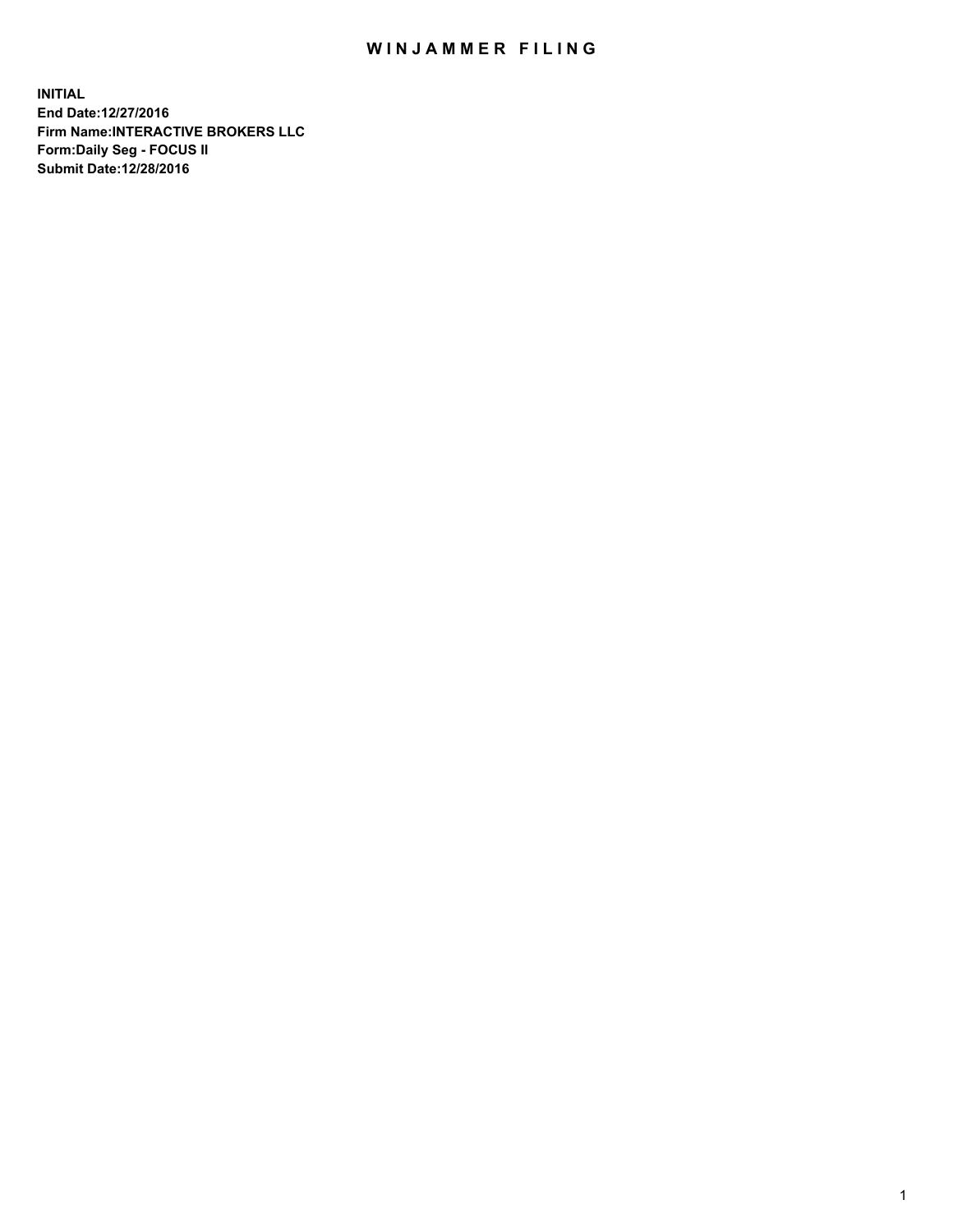## **INITIAL End Date:12/27/2016 Firm Name:INTERACTIVE BROKERS LLC Form:Daily Seg - FOCUS II Submit Date:12/28/2016 Daily Segregation - Cover Page**

| Name of Company<br><b>Contact Name</b><br><b>Contact Phone Number</b><br><b>Contact Email Address</b>                                                                                                                                                                                                                          | <b>INTERACTIVE BROKERS LLC</b><br>James Menicucci<br>203-618-8085<br>jmenicucci@interactivebrokers.c<br>om |
|--------------------------------------------------------------------------------------------------------------------------------------------------------------------------------------------------------------------------------------------------------------------------------------------------------------------------------|------------------------------------------------------------------------------------------------------------|
| FCM's Customer Segregated Funds Residual Interest Target (choose one):<br>a. Minimum dollar amount: ; or<br>b. Minimum percentage of customer segregated funds required:%; or<br>c. Dollar amount range between: and; or<br>d. Percentage range of customer segregated funds required between:% and%.                          | $\overline{\mathbf{0}}$<br>0<br>155,000,000 245,000,000<br>0 <sub>0</sub>                                  |
| FCM's Customer Secured Amount Funds Residual Interest Target (choose one):<br>a. Minimum dollar amount: ; or<br>b. Minimum percentage of customer secured funds required:%; or<br>c. Dollar amount range between: and; or<br>d. Percentage range of customer secured funds required between:% and%.                            | $\overline{\mathbf{0}}$<br>$\overline{\mathbf{0}}$<br>80,000,000 120,000,000<br>00                         |
| FCM's Cleared Swaps Customer Collateral Residual Interest Target (choose one):<br>a. Minimum dollar amount: ; or<br>b. Minimum percentage of cleared swaps customer collateral required:% ; or<br>c. Dollar amount range between: and; or<br>d. Percentage range of cleared swaps customer collateral required between:% and%. | $\overline{\mathbf{0}}$<br>$\overline{\mathbf{0}}$<br>0 <sub>0</sub><br><u>00</u>                          |

Attach supporting documents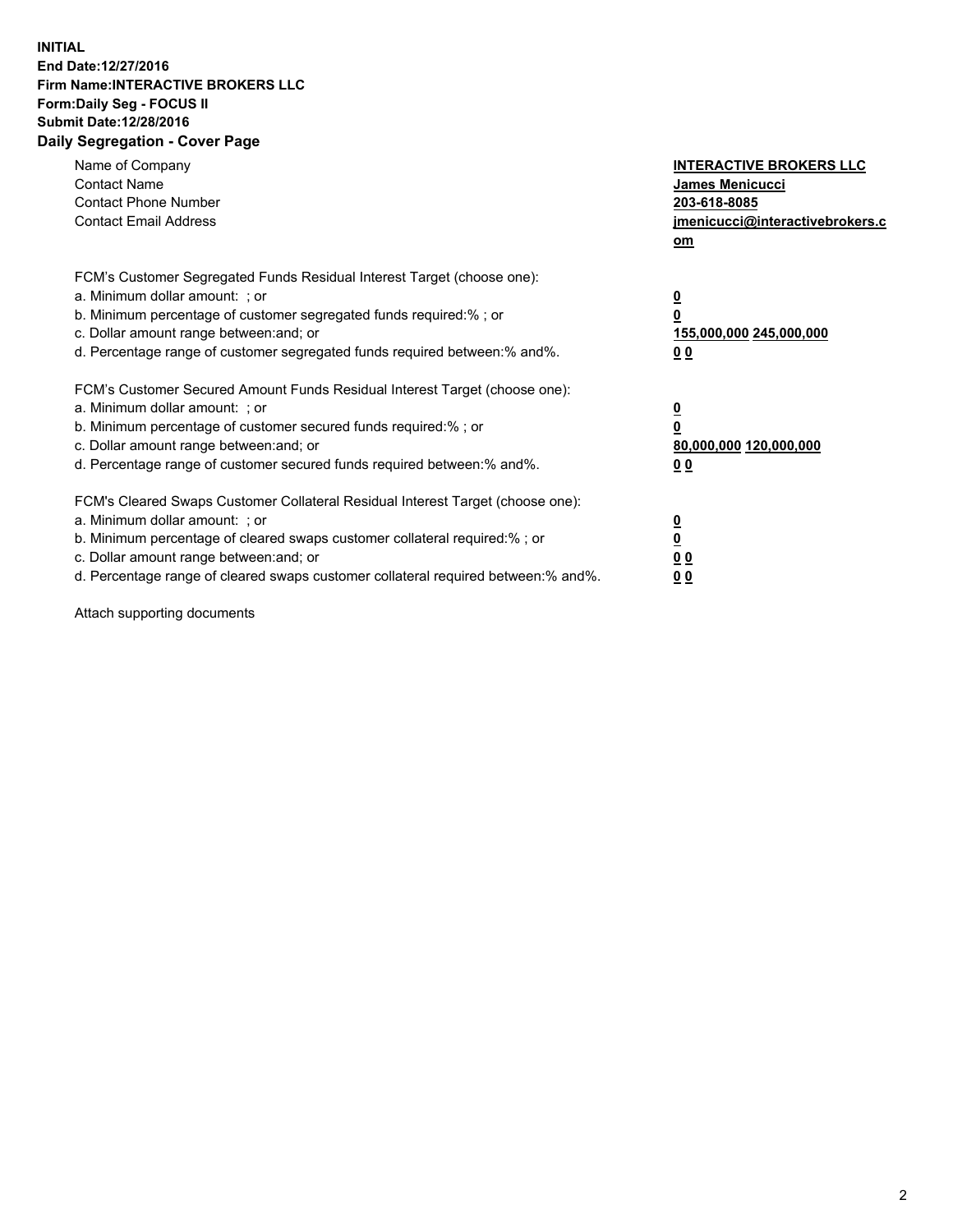## **INITIAL End Date:12/27/2016 Firm Name:INTERACTIVE BROKERS LLC Form:Daily Seg - FOCUS II Submit Date:12/28/2016 Daily Segregation - Secured Amounts**

|     | Daily Jegregation - Jeculed Aniounts                                                        |                                  |
|-----|---------------------------------------------------------------------------------------------|----------------------------------|
|     | Foreign Futures and Foreign Options Secured Amounts                                         |                                  |
|     | Amount required to be set aside pursuant to law, rule or regulation of a foreign            | $0$ [7305]                       |
|     | government or a rule of a self-regulatory organization authorized thereunder                |                                  |
| 1.  | Net ledger balance - Foreign Futures and Foreign Option Trading - All Customers             |                                  |
|     | A. Cash                                                                                     | 354,282,874 [7315]               |
|     | B. Securities (at market)                                                                   | $0$ [7317]                       |
| 2.  | Net unrealized profit (loss) in open futures contracts traded on a foreign board of trade   | 4,603,568 [7325]                 |
| 3.  | Exchange traded options                                                                     |                                  |
|     | a. Market value of open option contracts purchased on a foreign board of trade              | <b>259,717</b> [7335]            |
|     | b. Market value of open contracts granted (sold) on a foreign board of trade                | -25,848 [7337]                   |
| 4.  | Net equity (deficit) (add lines 1.2. and 3.)                                                | 359,120,311 [7345]               |
| 5.  | Account liquidating to a deficit and account with a debit balances - gross amount           | 61,417 [7351]                    |
|     | Less: amount offset by customer owned securities                                            | 0 [7352] 61,417 [7354]           |
| 6.  | Amount required to be set aside as the secured amount - Net Liquidating Equity              |                                  |
|     |                                                                                             | 359, 181, 728 [7355]             |
| 7.  | Method (add lines 4 and 5)                                                                  |                                  |
|     | Greater of amount required to be set aside pursuant to foreign jurisdiction (above) or line | 359,181,728 [7360]               |
|     | 6.                                                                                          |                                  |
|     | FUNDS DEPOSITED IN SEPARATE REGULATION 30.7 ACCOUNTS                                        |                                  |
| 1.  | Cash in banks                                                                               |                                  |
|     | A. Banks located in the United States                                                       | $0$ [7500]                       |
|     | B. Other banks qualified under Regulation 30.7                                              | 0 [7520] 0 [7530]                |
| 2.  | Securities                                                                                  |                                  |
|     | A. In safekeeping with banks located in the United States                                   | 406,032,840 [7540]               |
|     | B. In safekeeping with other banks qualified under Regulation 30.7                          | 0 [7560] 406,032,840 [7570]      |
| 3.  | Equities with registered futures commission merchants                                       |                                  |
|     | A. Cash                                                                                     | $0$ [7580]                       |
|     | <b>B.</b> Securities                                                                        | $0$ [7590]                       |
|     | C. Unrealized gain (loss) on open futures contracts                                         | $0$ [7600]                       |
|     | D. Value of long option contracts                                                           | $0$ [7610]                       |
|     | E. Value of short option contracts                                                          | 0 [7615] 0 [7620]                |
| 4.  | Amounts held by clearing organizations of foreign boards of trade                           |                                  |
|     | A. Cash                                                                                     | $0$ [7640]                       |
|     | <b>B.</b> Securities                                                                        | $0$ [7650]                       |
|     | C. Amount due to (from) clearing organization - daily variation                             | $0$ [7660]                       |
|     | D. Value of long option contracts                                                           | $0$ [7670]                       |
|     | E. Value of short option contracts                                                          | 0 [7675] 0 [7680]                |
| 5.  | Amounts held by members of foreign boards of trade                                          |                                  |
|     | A. Cash                                                                                     | 70,153,920 [7700]                |
|     | <b>B.</b> Securities                                                                        | $0$ [7710]                       |
|     | C. Unrealized gain (loss) on open futures contracts                                         | 4,833,418 [7720]                 |
|     | D. Value of long option contracts                                                           | 259,717 [7730]                   |
|     | E. Value of short option contracts                                                          | -25,849 [7735] 75,221,206 [7740] |
| 6.  | Amounts with other depositories designated by a foreign board of trade                      | 0 [7760]                         |
| 7.  | Segregated funds on hand                                                                    | $0$ [7765]                       |
| 8.  | Total funds in separate section 30.7 accounts                                               | 481,254,046 [7770]               |
| 9.  | Excess (deficiency) Set Aside for Secured Amount (subtract line 7 Secured Statement         | 122,072,318 [7380]               |
|     | Page 1 from Line 8)                                                                         |                                  |
| 10. | Management Target Amount for Excess funds in separate section 30.7 accounts                 | 80,000,000 [7780]                |
| 11. | Excess (deficiency) funds in separate 30.7 accounts over (under) Management Target          | 42,072,318 [7785]                |
|     |                                                                                             |                                  |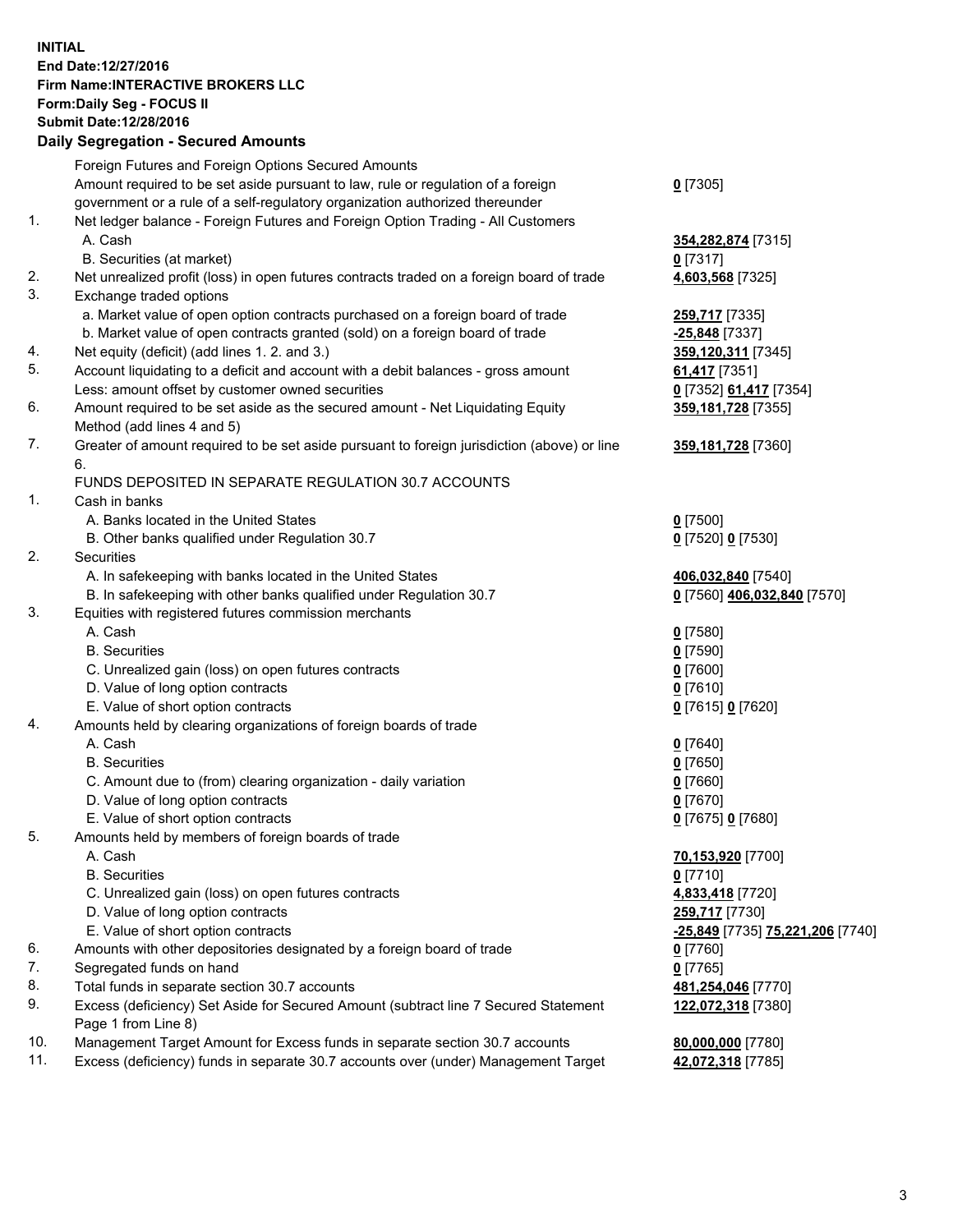**INITIAL End Date:12/27/2016 Firm Name:INTERACTIVE BROKERS LLC Form:Daily Seg - FOCUS II Submit Date:12/28/2016 Daily Segregation - Segregation Statement** SEGREGATION REQUIREMENTS(Section 4d(2) of the CEAct) 1. Net ledger balance A. Cash **3,172,348,407** [7010] B. Securities (at market) **0** [7020] 2. Net unrealized profit (loss) in open futures contracts traded on a contract market **-28,944,972** [7030] 3. Exchange traded options A. Add market value of open option contracts purchased on a contract market **115,785,092** [7032] B. Deduct market value of open option contracts granted (sold) on a contract market **-197,974,750** [7033] 4. Net equity (deficit) (add lines 1, 2 and 3) **3,061,213,777** [7040] 5. Accounts liquidating to a deficit and accounts with debit balances - gross amount **172,011** [7045] Less: amount offset by customer securities **0** [7047] **172,011** [7050] 6. Amount required to be segregated (add lines 4 and 5) **3,061,385,788** [7060] FUNDS IN SEGREGATED ACCOUNTS 7. Deposited in segregated funds bank accounts A. Cash **86,305,666** [7070] B. Securities representing investments of customers' funds (at market) **1,974,258,390** [7080] C. Securities held for particular customers or option customers in lieu of cash (at market) **0** [7090] 8. Margins on deposit with derivatives clearing organizations of contract markets A. Cash **21,229,795** [7100] B. Securities representing investments of customers' funds (at market) **1,279,258,131** [7110] C. Securities held for particular customers or option customers in lieu of cash (at market) **0** [7120] 9. Net settlement from (to) derivatives clearing organizations of contract markets **11,446,816** [7130] 10. Exchange traded options A. Value of open long option contracts **115,767,382** [7132] B. Value of open short option contracts **-197,835,036** [7133] 11. Net equities with other FCMs A. Net liquidating equity **0** [7140] B. Securities representing investments of customers' funds (at market) **0** [7160] C. Securities held for particular customers or option customers in lieu of cash (at market) **0** [7170] 12. Segregated funds on hand **0** [7150] 13. Total amount in segregation (add lines 7 through 12) **3,290,431,144** [7180] 14. Excess (deficiency) funds in segregation (subtract line 6 from line 13) **229,045,356** [7190] 15. Management Target Amount for Excess funds in segregation **155,000,000** [7194]

16. Excess (deficiency) funds in segregation over (under) Management Target Amount Excess

**74,045,356** [7198]